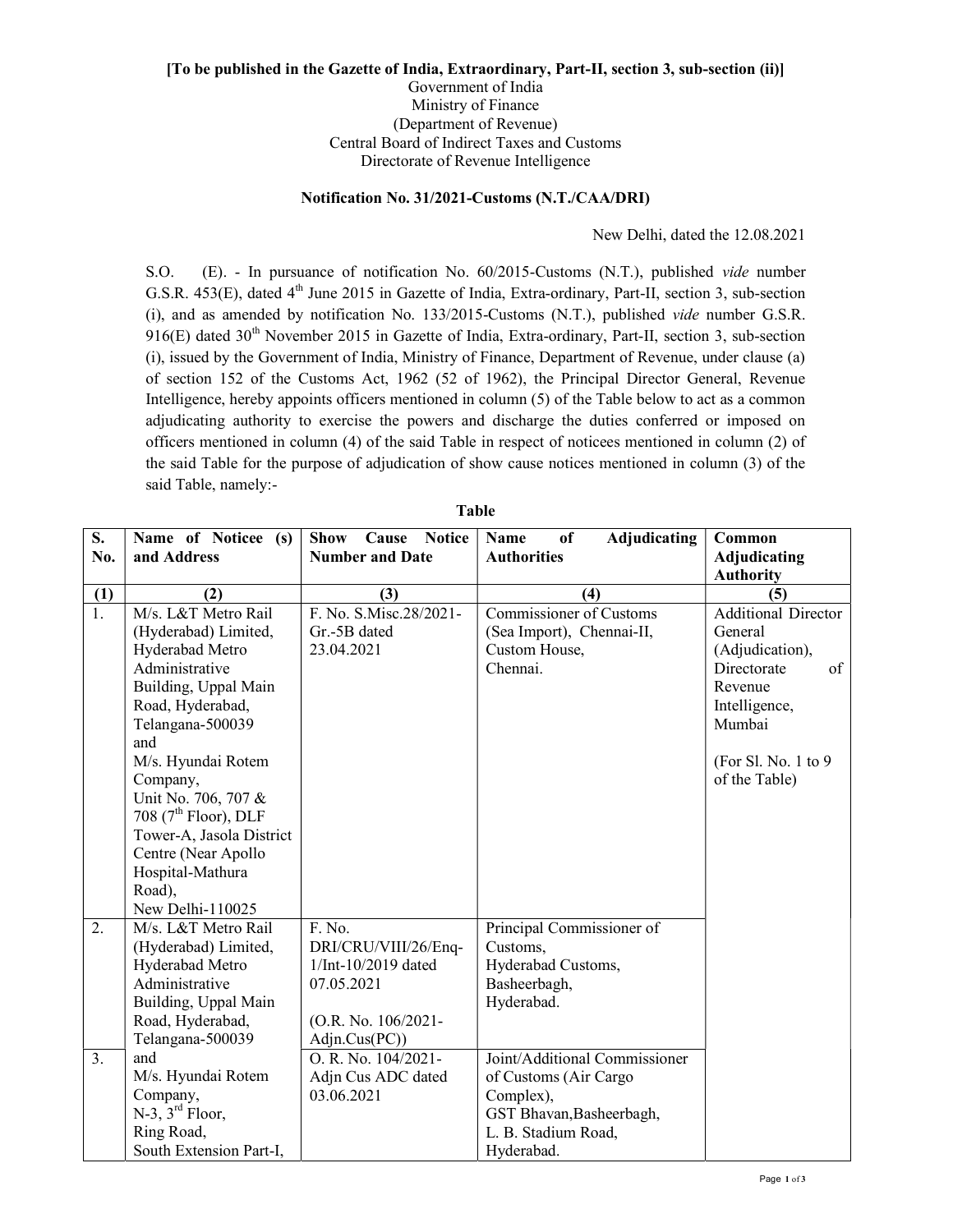| $\overline{4}$ . | New Delhi-110049.              | F. No.                 | Assistant/Deputy                          |                               |
|------------------|--------------------------------|------------------------|-------------------------------------------|-------------------------------|
|                  |                                | ACC/ASST/MISC/349/     | Commissioner of Customs,                  |                               |
|                  |                                | 2021-TSK-O/o Pr.       | Air Cargo Complex,                        |                               |
|                  |                                | Commr-Cus-             | Airport Air & Cargo Complex,              |                               |
|                  |                                | APandACC-Bengaluru     | Devanahalli,                              |                               |
|                  |                                | dated 23.06.2021.      | Bangalore.                                |                               |
| 5.               | M/s. BEML Limited,             | GEN/ADJ/ADC/173/20     | Joint/Additional Commissioner             |                               |
|                  | <b>BEML</b> Soudha,            | 21 dated 03.04.2021    | of Customs,                               |                               |
|                  | $23/1$ , 4 <sup>th</sup> Main, |                        | Air Cargo Complex,                        |                               |
|                  | S.R. Nagar,                    | (SCN Sl. No. 75/2020-  | Airport Air & Cargo Complex,              |                               |
|                  | Bengaluru-560027               | 21)                    | Devanahalli,                              |                               |
|                  | and                            |                        | Bengaluru.                                |                               |
| 6.               | M/s. Hyundai Rotem             | C. No.                 | Joint/Additional Commissioner             |                               |
|                  | Company,                       | VIII/48/147/2021 ICD   | of Customs,                               |                               |
|                  | $N-3$ , $3^{rd}$ Floor,        | SIIB dated 06.04.2021  | <b>Inland Container Depot-</b>            |                               |
|                  | Ring Road,                     |                        | Whitefield,                               |                               |
|                  | South Extension Part-I,        | (SCN No. 26/2021)      | Bengaluru.                                |                               |
| 7.               | New Delhi-110049.              | C. No. VIII/12/ACC-    | Joint/Additional Commissioner             |                               |
|                  |                                | Import/Gr.5B/SCN/02/2  | of Customs (Import),                      |                               |
|                  |                                | 021 dated 09.04.2021   | Air Cargo Complex,                        |                               |
|                  |                                |                        | New Custom House,                         |                               |
|                  |                                | (SCN No. 02/2021)      | New Delhi.                                |                               |
| 8.               |                                | F. No. S.Misc.23/2021- | Assistant Commissioner of                 |                               |
|                  |                                | Group5B (ACC) dated    | Customs (Chennai-VII),                    |                               |
|                  |                                | 09.04.2021             | Air Cargo Complex,                        |                               |
|                  |                                |                        | New Custom House,                         |                               |
|                  |                                |                        | Meenambakkam,                             |                               |
|                  |                                |                        | Chennai.                                  |                               |
| 9.               | M/s. BEML Limited,             | F. No. S.Misc.29/2021- | Joint/Additional Commissioner             |                               |
|                  | <b>BEML</b> Soudha,            | Gr.5B dated 12.04.2021 | of Customs (Sea Import),                  |                               |
|                  | $23/1, 4^{th}$ Main,           | read with corrigendum  | Chennai-II, Custom House,                 |                               |
|                  | S.R. Nagar,                    | dated 23.04.2021.      | Chennai.                                  |                               |
|                  | Bengaluru-560027               |                        |                                           |                               |
|                  | and                            |                        |                                           |                               |
|                  | M/s. Hyundai Rotem             |                        |                                           |                               |
|                  | Company,                       |                        |                                           |                               |
|                  | Unit No. 706, 707 &            |                        |                                           |                               |
|                  | 708 (7th Floor), DLF           |                        |                                           |                               |
|                  | Tower-A, Jasola District       |                        |                                           |                               |
|                  | Centre (Near Apollo            |                        |                                           |                               |
|                  | Hospital-Mathura               |                        |                                           |                               |
|                  | Road),                         |                        |                                           |                               |
|                  | New Delhi-110025               |                        |                                           |                               |
| 10.              | M/s. Sony India Pvt.           | F. No. DRI/MZU/NS-     | Additional Commissioner of                | Principal                     |
|                  | Ltd.,                          | I/Enq-65/2020 dated    | Customs, Group 5A,                        | Commissioner/                 |
|                  | A-18, Mohan Co-                | 05.03.2021 read with   | Chennai-II, Custom House,                 | Commissioner of               |
|                  | Operative Industrial           | corrigendum dated      | Chennai.<br>Additional Commissioner of    | Customs (Nhava                |
|                  | Estate,<br>Mathura Road,       | 23.06.2021             |                                           | Sheva-V),<br>Jawaharlal Nehru |
|                  | New Delhi-110044               |                        | Customs, Group 5A,                        | Custom House,                 |
|                  |                                |                        | Nhava Sheva-V,<br>Jawaharlal Nehru Custom |                               |
|                  |                                |                        |                                           | Raigad.                       |
|                  |                                |                        | House,                                    |                               |
|                  |                                |                        | Raigad.<br>Additional Commissioner of     |                               |
|                  |                                |                        |                                           |                               |
|                  |                                |                        | Customs,                                  |                               |
|                  |                                |                        | <b>NOIDA Concor Complex</b>               |                               |
|                  |                                |                        | Container Depot,<br>Greater Noida,        |                               |
|                  |                                |                        |                                           |                               |
|                  |                                |                        | Gautam Budh Nagar                         |                               |